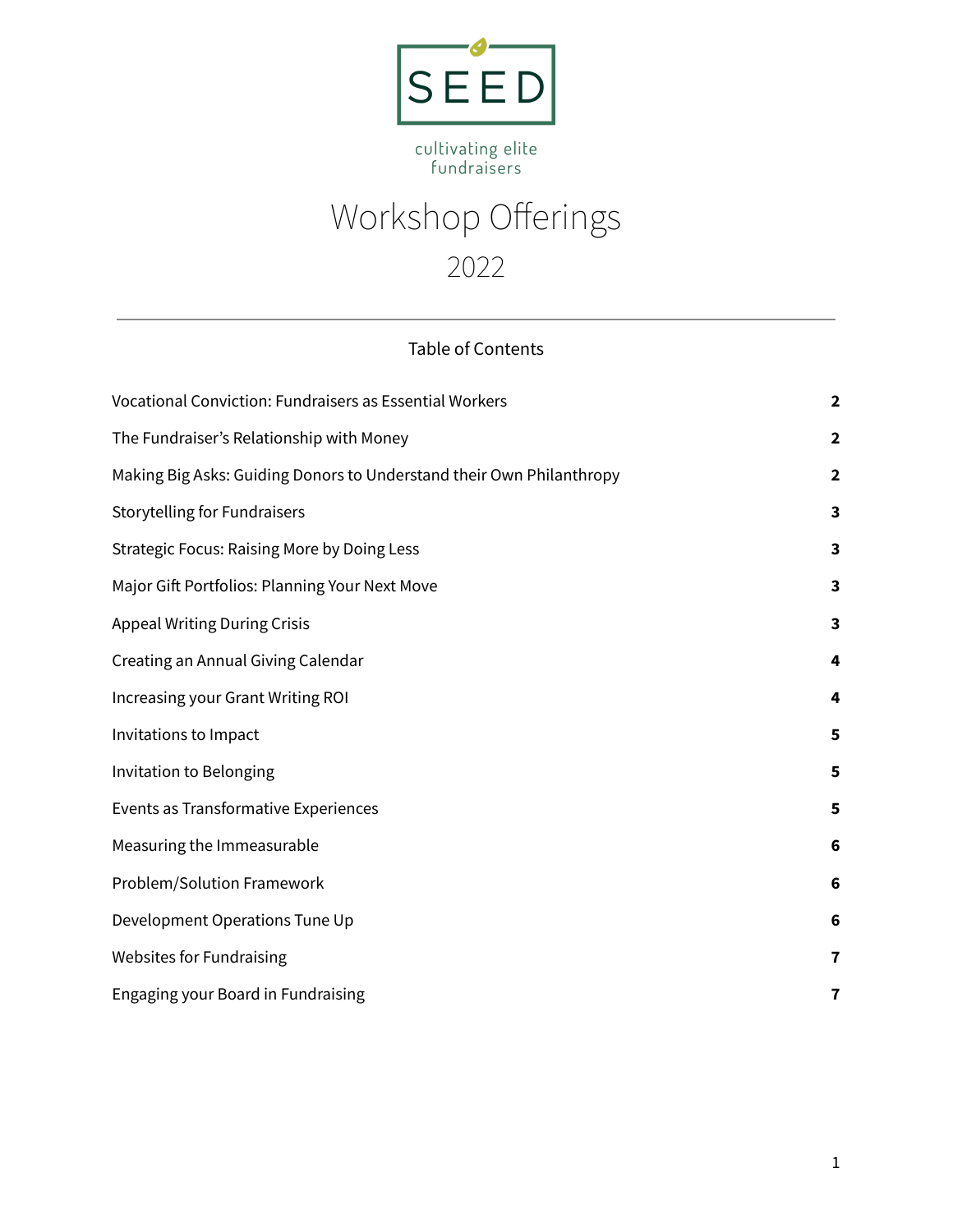# <span id="page-1-0"></span>Vocational Conviction: Fundraisers as Essential Workers

Objective: To understand fundraising to be of innate value rather than a necessary evil.

Description: Fundraisers are in great demand. Pay rates are rising. And yet, the fundraising profession is facing a talent crisis. Even with the increase in technical training, academic study, and professional accreditation, the fundraiser's reputation for excellence and tenure remains tragic. 40% of all fundraisers expect to leave the profession within 24 months. Despite this, we have the opportunity to re-imagine our work and define our purpose through a different lens.

So often, there are a few questions that a fundraiser never asks: Am I made for this work? If nonprofits went away today, would I still actively ask people to be generous with their money? Is this cause enough to sustain my daily work even when success seems impossible? When I show up to work with my best self, is it others generosity I care about most?

This course allows fundraisers and organizational leaders to diagnose the systemic barriers that exist within the profession. We will work to diagnose these barriers at the organizations we work within. We will also re-imagine our role as less of a necessary evil and more of an essential worker for a thriving culture.

Ultimately, we will view fundraisers as a rare mix of storytellers, nurturers, and challengers – drawing out a donor's personal stories and passions with great care while daring them to great generosity. The voice of the fundraiser will build the measure of generosity in our culture.

### <span id="page-1-1"></span>The Fundraiser's Relationship with Money

Objective: To diagnose our relationship with money and learn how to create missional relationships with donors.

**Description:** There are three possible postures between fundraiser and donor: subservient, managing, and missional. It's important to accurately self identify our natural bent in order to more fully step into the vision that we have for our work. The subservient posture elevates the donor such that the fundraiser becomes simply the donor's benefactor. On the other end of the continuum is the managing posture in which the donor is simply an asset to the fundraiser. Somewhere in the middle is a missional posture which is a gesture toward mutuality. The donor activates their vision for the world through the opportunities offered by the fundraiser. Where do our donor relationships fall on this spectrum? In this course, we will practice the skill of reflecting on our posture with donors and the skills of converting donor relationships from ineffective to effective.

#### <span id="page-1-2"></span>Making Big Asks: Guiding Donors to Understand their Own Philanthropy

**Objective:** To evaluate current ask strategies for the degree to which they activate generosity. To conduct an audit of my current ask strategies, identifying those with low, medium, and high probability of activating generosity. To shift less effective communication strategies in order to leverage increased generosity from major donors.

Description: The fundraiser holds a responsibility to challenge and support the donor in the intentional act of giving once a missional relationship is formed. Within the fundraiser-donor relationship, the fundraiser initiates a partnership focused on action. We ask our donors the question, "how will your story have an impact on the world?"

This course explores our current communication strategies with donors and allows us to practice the four components of a great "ask."

First, we remind ourselves that activating generosity is the call of the fundraiser. It is the action point of our occupation and is the most explicit piece of our work. We then reiterate that the act of giving is an expression of the donor. Third, we need to be excellent at casting a vision for the impact that a gift will have on the world. The donors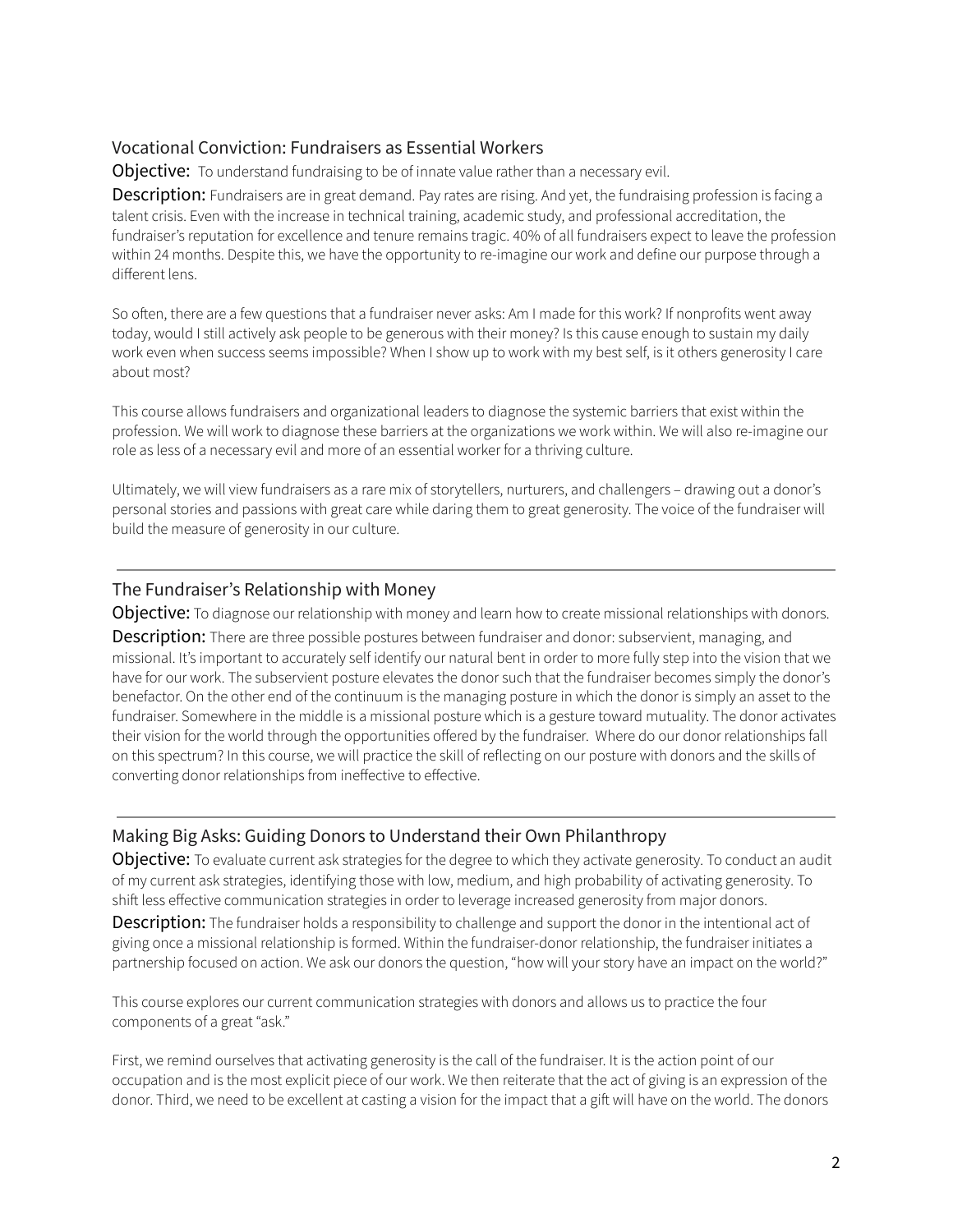we work with have philanthropic options. But the best option is the one that is informed by their heart and offers the promise of meaningful impact. Fourth, the more clear our ask, the better. So often, we as fundraisers are too timid with communicating the call to action. You're their guide through this process. Guides provide clear direction. Lastly, great fundraisers don't stop at the ask. They reflect with donors. They help donors consider how it felt to give, the hope they have for the gift, etc. These conversations can be wonderfully rewarding for the fundraiser and donor alike.

This course will invite you to re-evaluate your approach to asking for major gifts. You will become clearer and more comfortable making asks with new tools for helping donors understand their own philanthropic priorities.

### <span id="page-2-0"></span>Storytelling for Fundraisers

**Objective:** To formulate a personal connective story built on vulnerability that drives missional relationships.

Description: Vulnerably telling our own stories gives donors permission to tell their own. It's a simple truth, but when donors share their stories with us, they are emotionally investing in us. And this is the greatest form of investment we can ask for – financial gifts come later. In this course, we will outline the components of a transformational connective story, share examples, and facilitate activities to help you begin to create and test your own.

# <span id="page-2-1"></span>Strategic Focus: Raising More by Doing Less

Objective: To evaluate the viability of five fundraising strategies for your current organizational lifecycle: major gifts, grants, annual giving, events, corporate sponsorships. To analyze the top two strategies which could collectively raise more revenue when highly operationalized than 3-5 strategies which are only somewhat operationalized.

**Description:** Fully operationalizing one to two fundraising strategies will have a bigger return than maintaining three to five strategies at a mediocre level. The activity you say "no" can only strengthen you. Through teaching, workshopping, and case studies, we will equip you to evaluate the viability of each strategy as if you were your own consultant. You will consider each strategy through a matrix that ranks: sustainability, return on investment, return horizon, scalability, and needed infrastructure.

# <span id="page-2-2"></span>Major Gift Portfolios: Planning Your Next Move

Objective: To identify the activity and milestones required to move a donor from prospect to long-time investor. Description: Major gift fundraising starts with planning. Successful major gift fundraisers create clear, goal-oriented plans. The best fundraisers we've met do 3 things really well. First, fundraisers authentically connect with donors through sharing and evoking stories. Second, great fundraisers submit to the process – they commit to the daily activities that when executed over time produces missional, generous relationships. But the 3<sup>rd</sup> strength of great fundraisers is that they spend time gaining clarity on their plan and direction forward. This is the core objective of this workshop: identifying meaningful and strategic next steps with major donors throughout the course of their

# <span id="page-2-3"></span>Appeal Writing During Crisis

donor journey.

**Objective:** Adjust your appeal-writing strategy to increase giving during times of wide-spread crisis

- Format appeals for increased engagement
- Evaluate messages on a spectrum of tone-deaf to fully relevant
- Distill the elemental passions core to your organization's work
- Diversify your formulas for conveying impact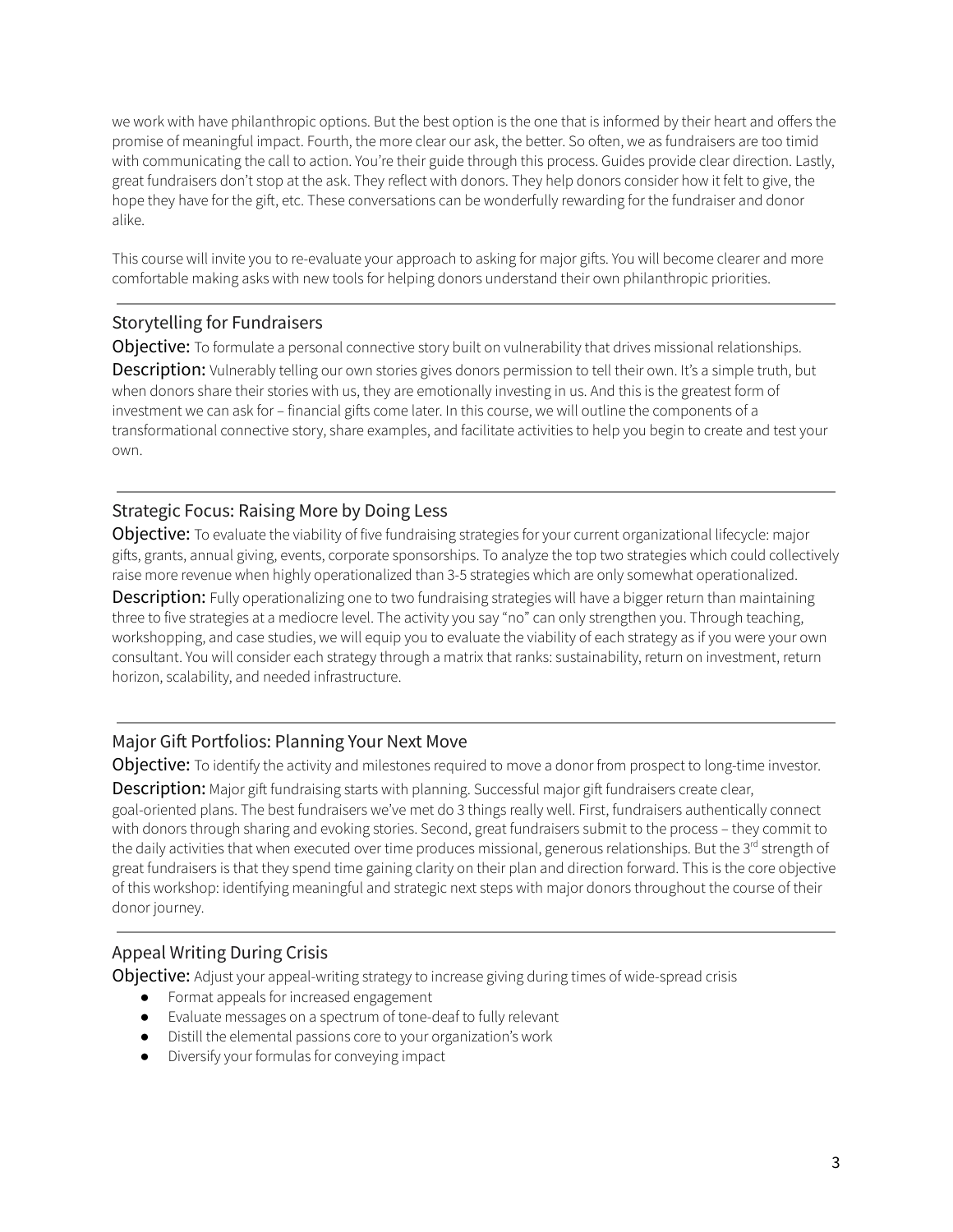**Description:** When a crisis lands in our community or world, a natural disaster, an economic depression, an attack, a pandemic--nonprofit leaders are challenged with navigating fundraising. Do we continue to ask for money? Do we wait? How do we engage our donors in meaningful ways?

At Seed, we *lean* into fundraising during a crisis when we know our work solves an essential problem. When we are confident that we have pivoted our programming to ensure our impact persists. We lean away from making the assumption that our donors can't give during a crisis. We let *them* decide rather than avoiding an ask. During 9-11, again in 2008, and now during the pandemic, the organizations who kept fundraising stayed around. And those that didn't, went away. Those who weren't shy to ask thrived.

In short, we absolutely believe *increased* giving is a real possibility during times of crisis; but only if the invitations you extend into the world are relevant, distilled, and bold. We believe that you have an opportunity to write appeals that succeed in both providing something meaningful to your donors and activating generosity.

In this workshop, we're going to help you create an internal rubric for you to write appeals that activate generosity. The internal rubric is one that will be established through the exercises in this course. By the end of the workshop, you will have an increased sensitivity to writing appeals that are on point for your current events and land with your intended audience.

### <span id="page-3-0"></span>Creating an Annual Giving Calendar

**Objective:** To coordinate segmentation, messaging, and mediums to activate and steward giving across a 12 month plan

**Description:** By the end of this workshop, you will be able to plan, execute, and analyze an annual giving campaign at your organization, moving supporters through a cycle from non-donor to long time supporter.

In order to get you there, we're going to explore the mindsets essential for executing an effective annual giving strategy and consider why we might use annual giving in the first place.

Then we're going to unpack each stage of the annual giving cycle so that you can understand the purpose and intended outcome of each stage. Next we'll talk about how to execute each stage of the cycle. This requires understanding the channels, segmentation strategies, and messaging strategies used at each stage. Ultimately, you will need to create an annual giving plan for your organization, so we'll discuss how this comes together. Finally, we want you to know if your annual giving plan is effective. We're going to end this unit with performance metrics of your annual giving plan.

### <span id="page-3-1"></span>Increasing your Grant Writing ROI Objectives:

- To design strategy and infrastructure for scalable grant writing operations
- To understand that the most crucial skill in using grants as a fundraising strategy is to carefully curate an application that works within your operational framework.
- To determine which funding sources to work with--if a funding opportunity will solve or create problems for my organization.
- To put together an application that will be manageable if funded.
- To create rhythms and habits for incorporating grants in their portfolio of strategies

**Description:** This workshop assists fundraisers in using grants strategically within their fundraising plan so that the return on investment is greater than the effort required to acquire and manage the grant.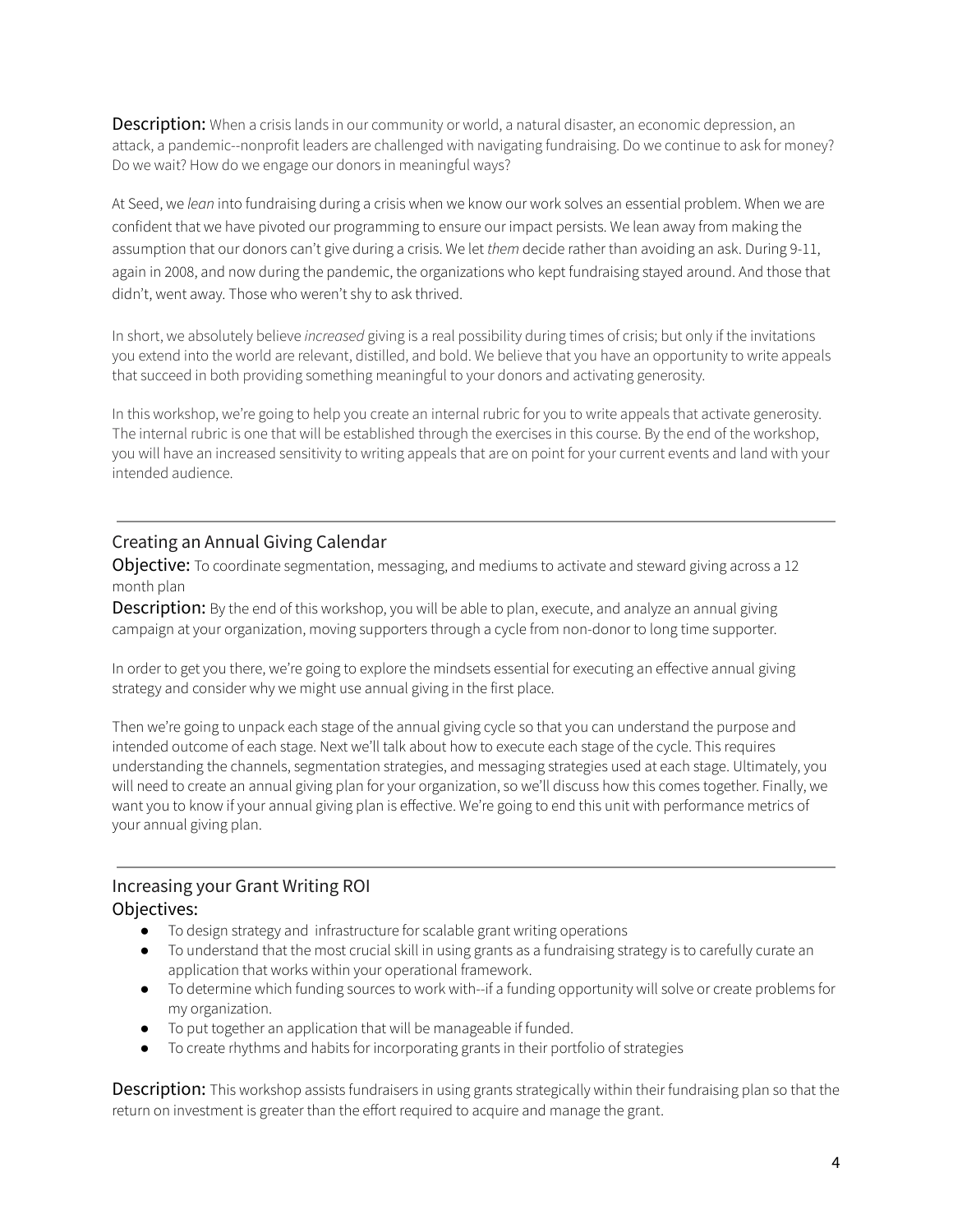# <span id="page-4-0"></span>Invitations to Impact

# Objectives:

- To identify the north star for the impact you wish to achieve through your programs
- To identify the corresponding milestones toward that end
- To analyze the current messages used to invite donors to give for the way in which they communicate transformational impact

**Description:** Invitations to impact are the messages we extend to donors which invite them to see the transformational result of their giving. They depict the way in which people, places and things are transformed as the result of our work together. They are offered as an impact statement and corresponding missional goals. The impact statement describes what the world will look like when we knock it out of the park on our mission statement. The missional goals describe what the milestones toward achieving that impact require. Developing these statements are not the work of the fundraising team alone, but require the leadership of your program team as well. They serve as a north star for your programming first and invitations to donors second.

In this workshop, we will answer the following questions:

Do you have a compelling invitation to impact? Are your programs measuring the way in which lives, or places, or things are transformed? Or are they measuring the quantity of effort? Are donors clear on what you will achieve with their gift? Is that achievement compelling?

In this workshop, we practice the analytical skills to create useful and compelling invitations to impact that support both program leaders and fundraisers.

# <span id="page-4-1"></span>Invitation to Belonging

Objective: To distill the fundamental elements of our identity and create the elemental invitation we make to donors

**Description:** Behavioral economics tell us that individuals make giving decisions that reinforce aspects of themselves they wish to enhance. They shop for giving opportunities with which they can identify with the leadership, or brand, or ethos of the organization. The Invitation to Belonging is a message that is crafted to speak to the human desire to belong. When well crafted, it attracts life-long donors. It identifies the attributes of the individuals that make up the organization. It says, "If you resonate with these traits, you are in good company here." It states the organization's reason for being, answering the question, "What are we for?" It also states the organization's differentiators, answering the question, "What are we against?" When held together, these simple sentences create a red-hot center of support by which donors orbit and find a sense of belonging. In this workshop, we will guide organizations through the process of crafting an Invitation to Belonging.

# <span id="page-4-2"></span>Events as Transformative Experiences Objectives:

- To analyze if event fundraising meets the ROI threshold for your organization
- To compare the value of different event types (cultivation, stewardship, connector)
- To analyze the difference between a meaningful and transformative event experience
- To identify the crucial skillsets necessary for this work and a resource to develop them
- To understand the critical factors necessary to plan and execute a transformative virtual event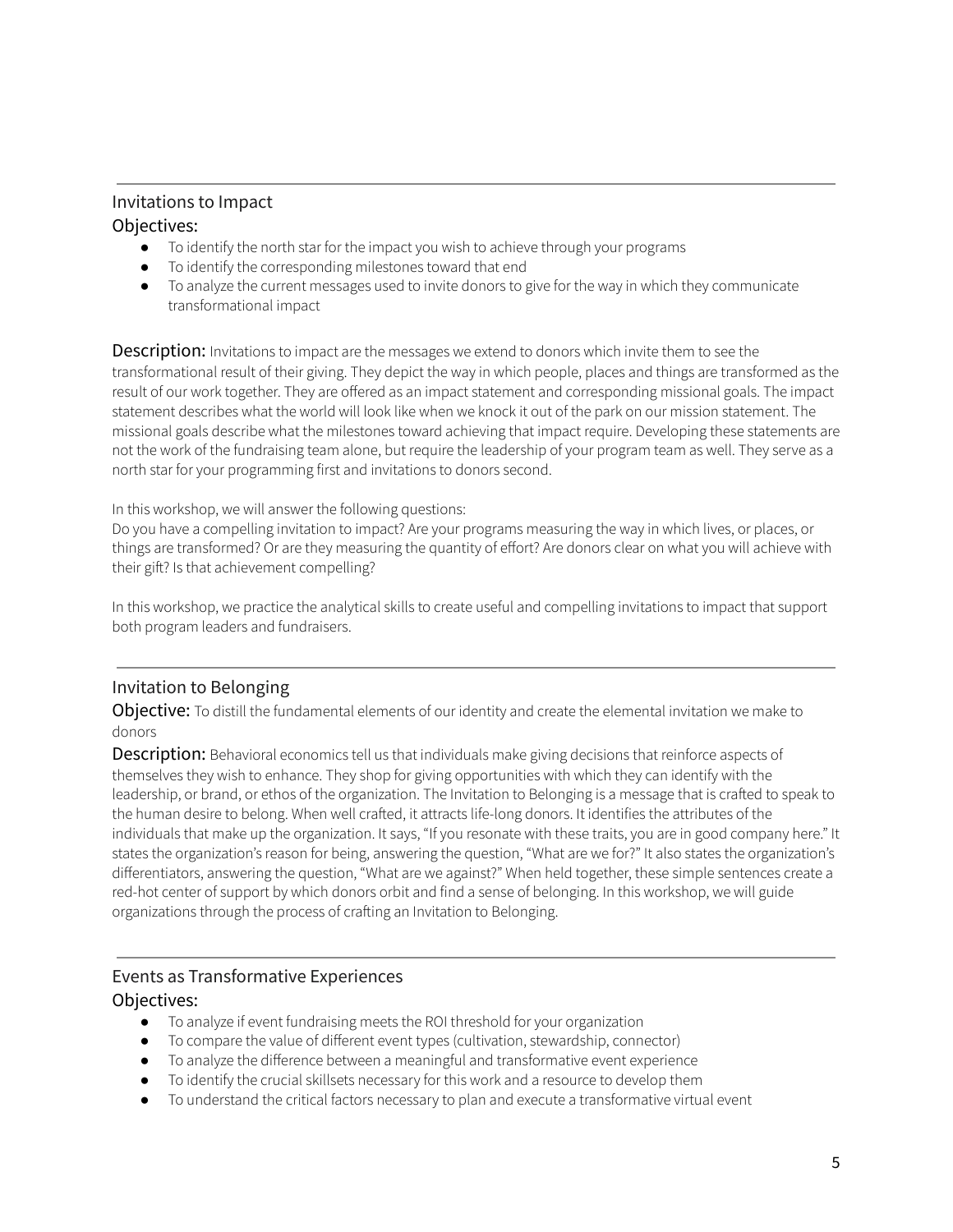**Description:** The ultimate measure of success as an event fundraiser is to successfully connect and compel others towards a story beyond their own. Events are opportunities for connecting people's stories to impact beyond themselves. In this workshop, we'll start by analyzing the use of events for fundraising and how to determine if an event strategy is right for your organization at its particular lifecycle. We'll understand the elements of transformative events, then unpack the mindsets of successful event fundraisers. We'll dive into the elements of a great event plan and end with looking at the crucial skill sets necessary for this work, including virtual event management.

### <span id="page-5-0"></span>Measuring the Immeasurable

Objective: To identify manageable strategies for measuring program outcomes that seem elusive

**Description:** We know that setting outcome goals is a critical step to activating generosity toward your organization. But what if your program model includes intangible outcomes? Things like "changing community behavior," "developing sense-of-self," or "forming an improved family bond." In this 2.5 hour workshop, we will identify goals that provide clarity to your organization as well as leverage generosity from donors. We will then create the building blocks of an evaluation plan for goals that seem impossible to measure.

We will first articulate the importance of measuring outcomes: the way lives, land, and minds are transformed. This is different from measuring outputs: *how many* lives, acres, or ideas you spread. Next we will generate ideas for how to measure outcomes. We answer the question, 'We've chosen the right goals, now how exactly do we measure them?' We will use case studies from real organizations and invite participants to workshop their own goals.

### Learning Outcomes:

As a result, participants will be able to:

- Identify the difference between outputs and outcomes
- Identify the building blocks for outcome goals that serve as a north star for program leaders and invitations to generosity for donors
- Imagine manageable strategies for measuring outcomes that seem elusive

### <span id="page-5-1"></span>Problem/Solution Framework

Objective: To clarify and distill the problem your organization is designed to solve.

**Description:** In addition to the mission and vision, it's crucial that we identify the core problem being addressed and the corresponding solution in simple, singular terms. Potential donors are most likely to engage the organization when the problem is concise and the solution is clear.

Depending on the organization, communicating the problem or opportunity that its addressing in simple terms can sometimes be incredibly difficult or relatively easy. And communicating the solution can often be very complex. One of the most high-impact skills we as fundraisers can develop is the ability to distill our organization to the most critical knowledge.

Above all, concise problems and simple solutions offer hope to potential donors that their generosity will have a significant impact. This workshop will help you distill the most precise version of the problem your organization is designed to solve as well as the unique solution you bring to your field.

### <span id="page-5-2"></span>Development Operations Tune Up

Objective: To identify gaps in tools and processes that impact fundraising efficiencies